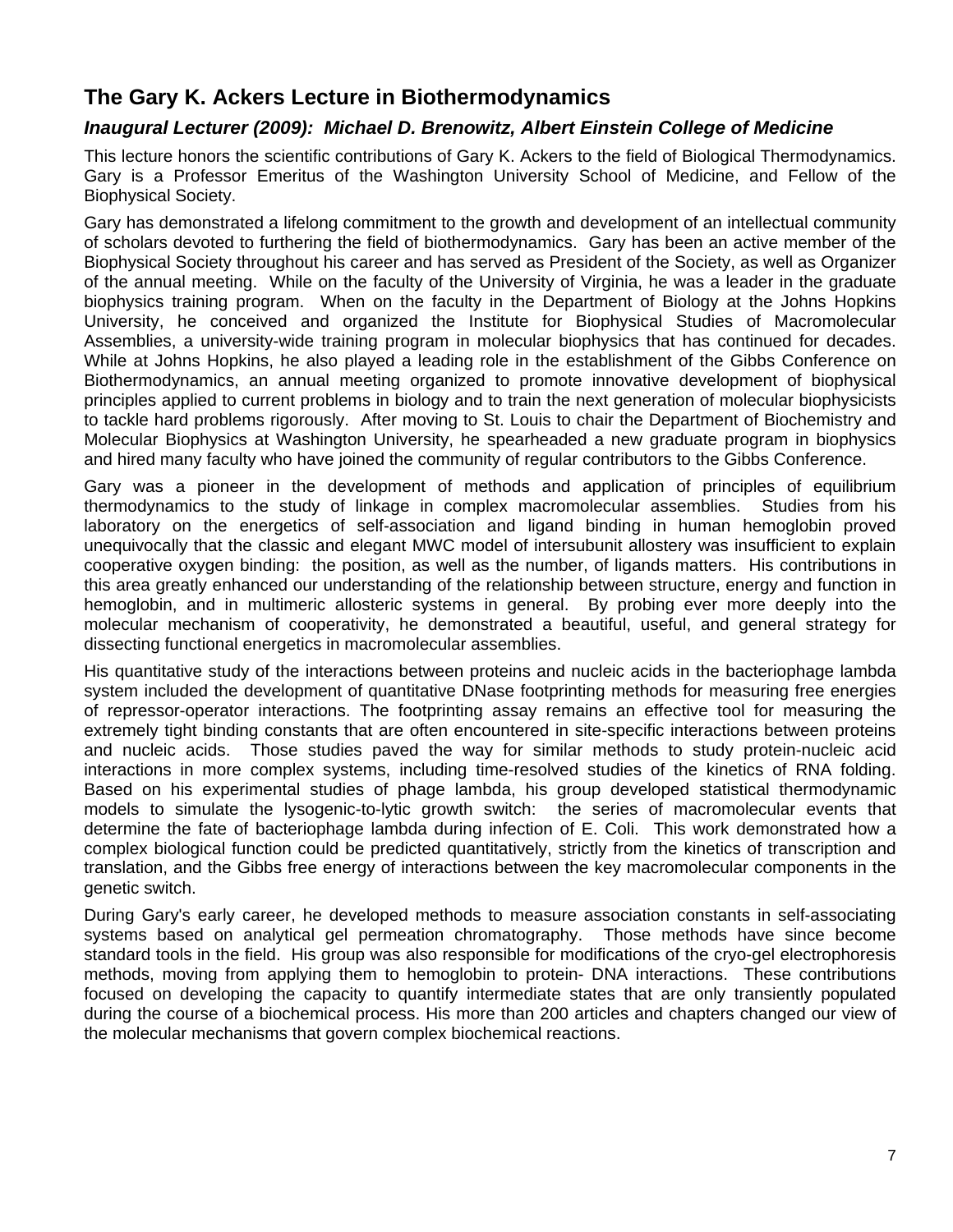# **Meeting schedule**

## **Saturday, October 3**

4:00-7:00 pm Check-in at Little Grassy Lodge<br>7:00-10:00 pm Reception in Indian Room. Ligh Reception in Indian Room. Light refreshments/drinks.

## **Sunday, October 4**

| $8:45 - 8:50$ am | Welcome: Luis Marky, Gibbs Society President       |
|------------------|----------------------------------------------------|
| $8:50 - 8:55$ am | Administrivia: Liskin Swint-Kruse and Nathan Baker |

#### **Macromolecular assemblies and interactions**

|                | Moderator: Phillip K. Veronese, Lucius Lab, University of Alabama at Birmingham                                                                                                    |
|----------------|------------------------------------------------------------------------------------------------------------------------------------------------------------------------------------|
| $8:55$ am      | Keynote introduction: Tim Lohman, Washington University in St. Louis                                                                                                               |
| 8:55-9:55 am   | Keynote: "Molecular interpretations of heat capacity change in<br>macromolecular interactions", Linda Jen-Jacobson, Univ. of Pittsburgh                                            |
| 9:55-10:15 am  | "Correlating thermodynamics of DNA binding with functional behavior of DNA<br>polymerases", Hiromi Brown, LiCata lab, Louisiana State University                                   |
| 10:15-10:45 am | Refreshment break                                                                                                                                                                  |
| 10:45-11:05 am | "Structure, function and dynamics of the Pitx2 homeodomain",<br>Thomas Doerdelman, Rance lab, University of Cincinnati                                                             |
| 11:05-11:40 am | "TBA", Wlodek Bujalowski, University of Texas Medical Branch at Galveston                                                                                                          |
| 11:40-12:00 pm | "Dynamic imaging of restriction enzyme interactions with DNA using high<br>speed atomic force microscopy", Jamie Gilmore, Lyubchenko lab,<br>University of Nebraska Medical Center |

12:10 pm *Group photo and lunch* 

### **Protein structure and function I**

|                  | Moderator: Aaron C. Robinson, Garcia-Moreno lab, Johns Hopkins University                                                                          |
|------------------|----------------------------------------------------------------------------------------------------------------------------------------------------|
| $3:00 - 3:35$ pm | "Universal convergence of the specific volume changes of globular proteins<br>upon unfolding", George Makhatadze, Rensselaer Polytechnic Institute |
| $3:35-3:55$ pm   | "Allosteric mechanism of hexameric arginine repressor", Rebecca Strawn,<br>Carey lab, Princeton University                                         |
| $3:55 - 4:25$ pm | Refreshment break                                                                                                                                  |
| 4:25-5:00 pm     | "Folding histones: dimers in action", Lisa Gloss, Washington State University                                                                      |
| 5:00-5:20 pm     | "Rapid biophysical characterization of nanogram quantities of protein",<br>Daniel Isom, Hellinga lab, Duke University                              |
| 5:20-5:55 pm     | "Conformational equilibria of intrinsically disordered polypeptides",<br>Rohit Pappu, Washington University in St. Louis                           |
| $6:00$ pm        | <b>Dinner</b>                                                                                                                                      |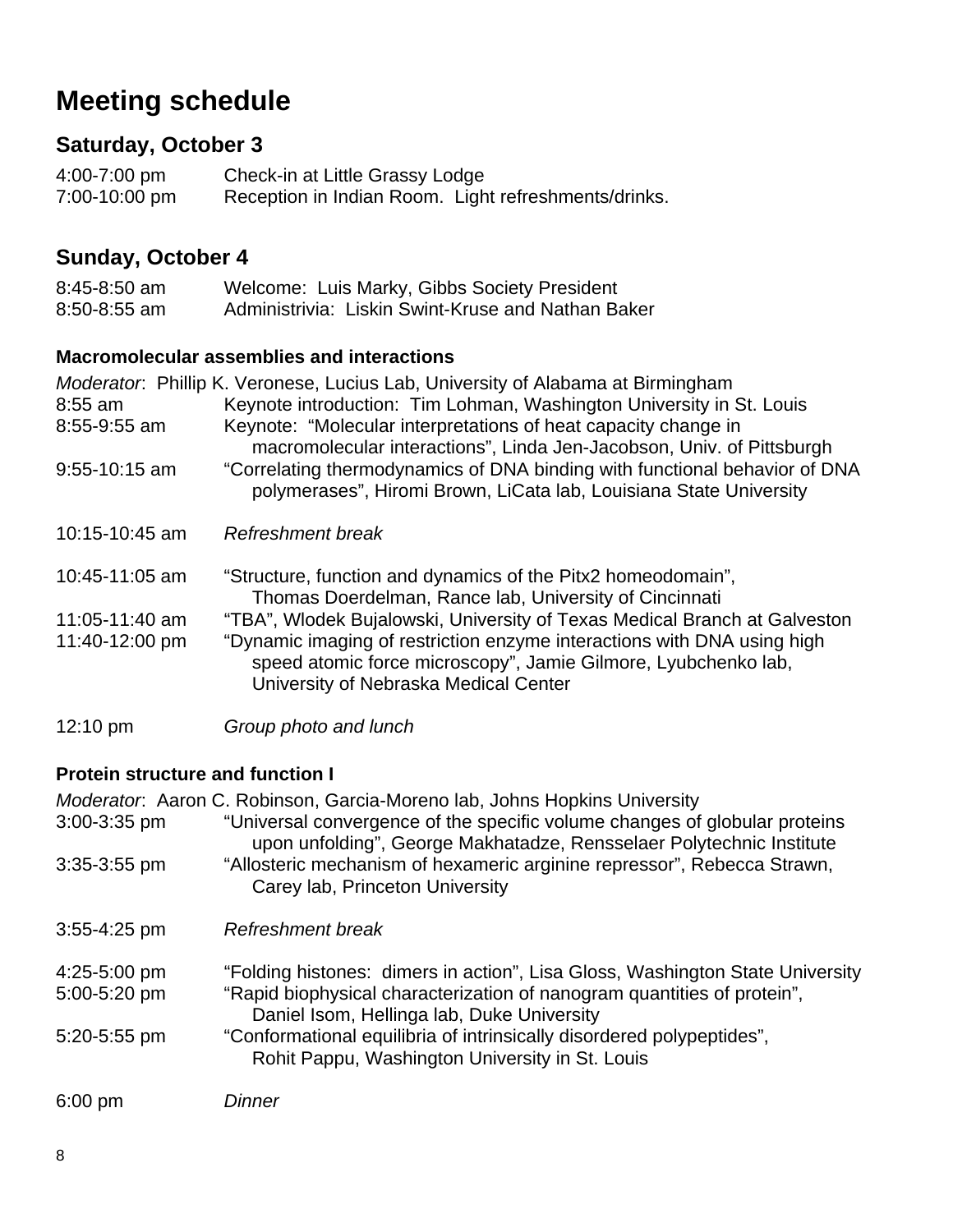#### **Data fitting workshop**

7:15-8:00 pm "Fitting equations to experimental data", Michael Johnson, Univ. of Virginia

#### **Poster session I**

| 8:00 pm | First authors with last names starting with M-Z |  |
|---------|-------------------------------------------------|--|

## **Monday, October 5**

8:40-8:45 am Administrivia: Liskin Swint-Kruse and Nathan Baker

#### **Nucleic acid structure and function**

|                | Moderator: Colin G. Wu, Lohman lab, Washington University in St. Louis                                                                                              |
|----------------|---------------------------------------------------------------------------------------------------------------------------------------------------------------------|
| 8:45 am        | The Gary K. Ackers Lecture in Biothermodynamics introduction:<br>James C. Lee, University of Texas Medical Branch at Galveston                                      |
| 8:45-9:45 am   | The Gary K. Ackers Lecture in Biothermodynamics: "Finding the roads most<br>traveled during RNA folding", Michael Brenowitz, Albert Einstein College<br>of Medicine |
| 9:45-10:05 am  | "Tertiary contacts modulate the energy landscape of a bacterial group I<br>ribozyme", Reza Behrouzi, Woodson lab, Johns Hopkins University                          |
| 10:05-10:25 am | "Enhancement of fluorescence from nucleoside analog 6MI through specific<br>DNA pentamer Sequence ATFAA", Andrew Moreno, Mukerji lab,<br><b>Wesleyan University</b> |
| 10:25-10:55 am | Refreshment break                                                                                                                                                   |
| 10:55-11:30 am | "Ion-nucleic acid interactions and RNA folding", Lois Pollack, Cornell<br><b>University</b>                                                                         |
| 11:30-11:50 am | "Prediction of Hofmeister ion effects on biopolymer processes",<br>Laurel Pegram, Record lab, University of Wisconsin Madison                                       |
| 11:50-12:25 pm | "What makes DNA stiff and what do cells do about it?", Jim Maher, Mayo<br>Clinic                                                                                    |
| 12:30 pm       | Lunch and business meeting                                                                                                                                          |

#### **Membrane assemblies and proteins**

*Moderator*: Yogini Bhavsar, Pedigo Lab, University of Mississippi

- 3:00-3:20 pm "Arginine insertion into phospholipid membranes: effects on the folding and functioning of a membrane protein", Preston Moon, Fleming lab, Johns Hopkins University 3:20-3:55 pm "Weak interactions at the membrane are advantageous for a discriminating response in signaling", Anne Hinderliter, University of Minnesota Duluth 3:55-4:15 pm "Monitoring membrane protein unfolding by pulse proteolysis", Jonathan Schlebach, Park lab, Purdue University
- 4:15-4:45 pm *Refreshment break*